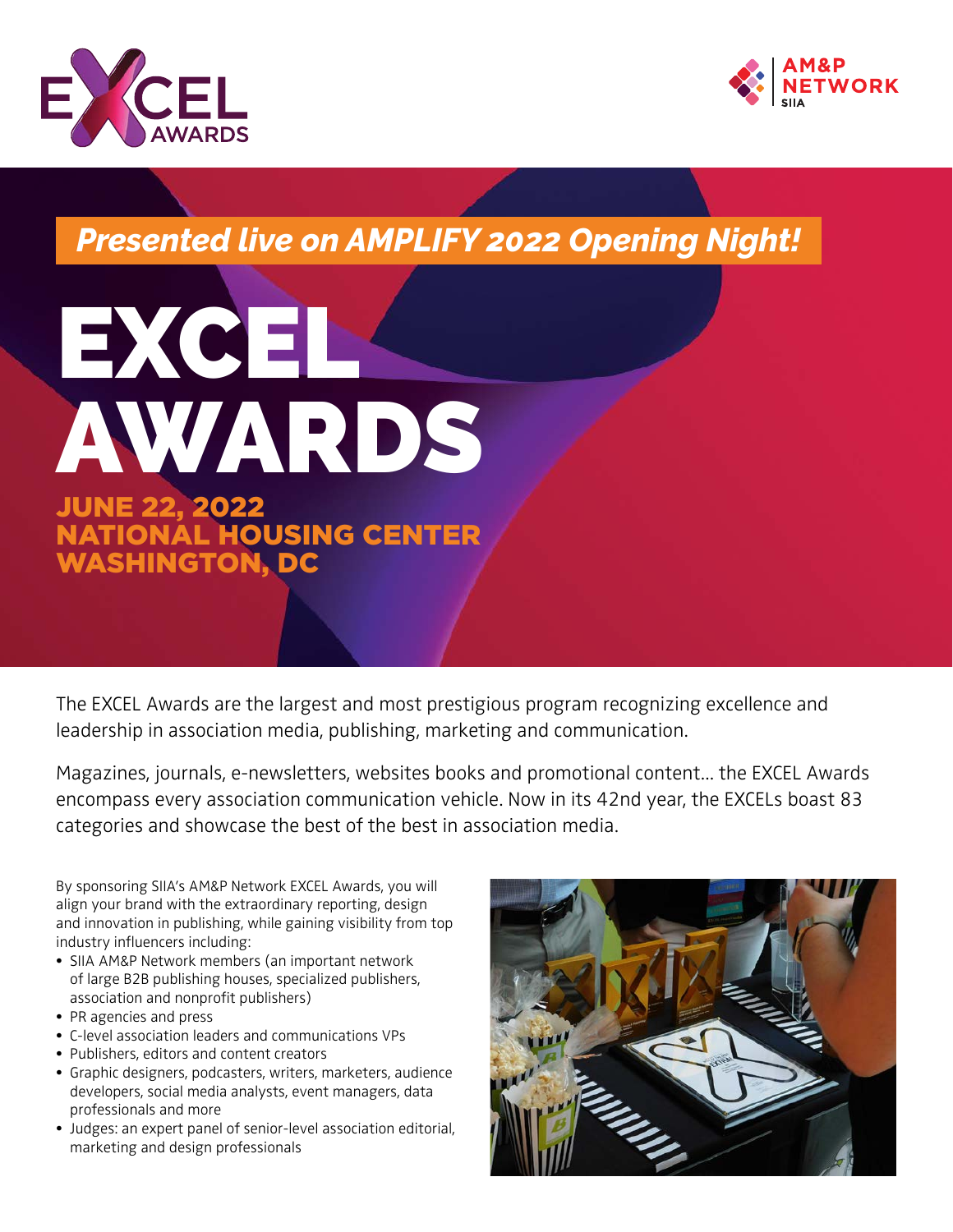## MARQUEE SPONSOR \$25,000 USD

Package includes:

- Co-host the winner announcement ceremony
- Opportunity for sponsor executive to moderate or speak on panel/ session/ roundtable at the SIIA AM&P Network's new June 2022 event, AMPLIFY
- Senior executive invited to provide brief remarks at highly anticipated EXCEL Award ceremony
- Sponsor acknowledgment on website with link to your website
- Acknowledgment in online and print marketing promotions, including award email promotions and press releases
- Sponsor recognized on EXCEL Awards social media
- Branding on one category of your choice (option to provide giveaway to participants in the category)
- Sponsored email promotion to the Award entrants and judges, highlighting your impact to the media and publishing industry. SIIA will design and send your (approved) email to nominees and contacts promoting your sponsorship
- Invitation to a senior member of your team to join the 2022 Judging Panel, judging categories specifically relevant to their experience.
- Full-page ad in *Signature's*  AMPLIFY Show Issue (May/June)
- Full-page ad in *Signature's*  EXCEL Issue (Sept/Oct)
- 1 table (10 tickets) to the in-person EXCEL Awards ceremony
- Sponsor acknowledgment on EXCEL Award ceremony marketing promotions, event website, and onsite on event signage
- Gift distribution to EXCEL Award ceremony

attendees (Gifts provided by sponsor and approved by SIIA prior to ordering/printing)

- EXCEL Award Gala attendee contact information following the ceremony — including name, company, title, phone number and email address for those who opt-in
- Mentions in all post-event press material
- Sponsor branding will remain on the website and on all marketing materials associated with that 2022 winners until promotions for the following year commence

# CATEGORY SPONSORSHIP \$10,000

- Branding on a specific category
- Sponsor will announce the category and winner during the winner announcement
- Opportunity to provide a gift to the participants in the sponsored category
- Nomination discount for your customers (up to 5 total entries; 15% off the non-member nomination fee)
- Invitation to a senior member of your team to join the 2022 Judging Panel, judging categories specifically relevant to their experience.
- Acknowledgement on event website with link to sponsor webpage
- Mention in the presentation of the winners
- Mention in social media post

### AWARD CEREMONY SPONSORSHIP \$15,000

- Senior executive invited to announce five winners during the ceremony
- Acknowledgement on event website with link to sponsor webpage
- Sponsor acknowledgment on all EXCEL Award ceremony marketing promotions, event website, and on-site on event signage.
- Nomination discount for your customers (up to 5 total entries; 15% off the non-member nomination fee)
- Invitation to a senior member of your team to join the 2022 Judging Panel, judging categories specifically relevant to their experience
- Dedicated sponsor promotion to the EXCEL Award list featuring a sponsor video sharing the impact the sponsor is making in the media and publishing industry/why you choose to sponsor the Awards (video can be facilitated by SIIA and must be pre-approved)
- EXCEL Award Gala attendee contact information following the ceremony — including name, company, title, phone number and email address for those who opt-in
- Full-page ad in Signature's AMPLIFY Show Issue (May/June)
- Full-page ad in Signature's EXCEL Issue (Sept/Oct)
- Mentions in all post-event press material
- Sponsor branding will remain on the website and on marketing materials associated with that 2022 winners until promotions for the following year commence
- (4) tickets to the in-person EXCEL Awards ceremony

# Brand yourself as a supporter of association media excellence!

Sponsors will benefit from more than 6 months of customer engagement. Benefits start with the highly anticipated nominations, punctuated with engagement opportunities through the judging process and conclude with the ceremony announcing the winners. Learn more at: *siia.net/excel*